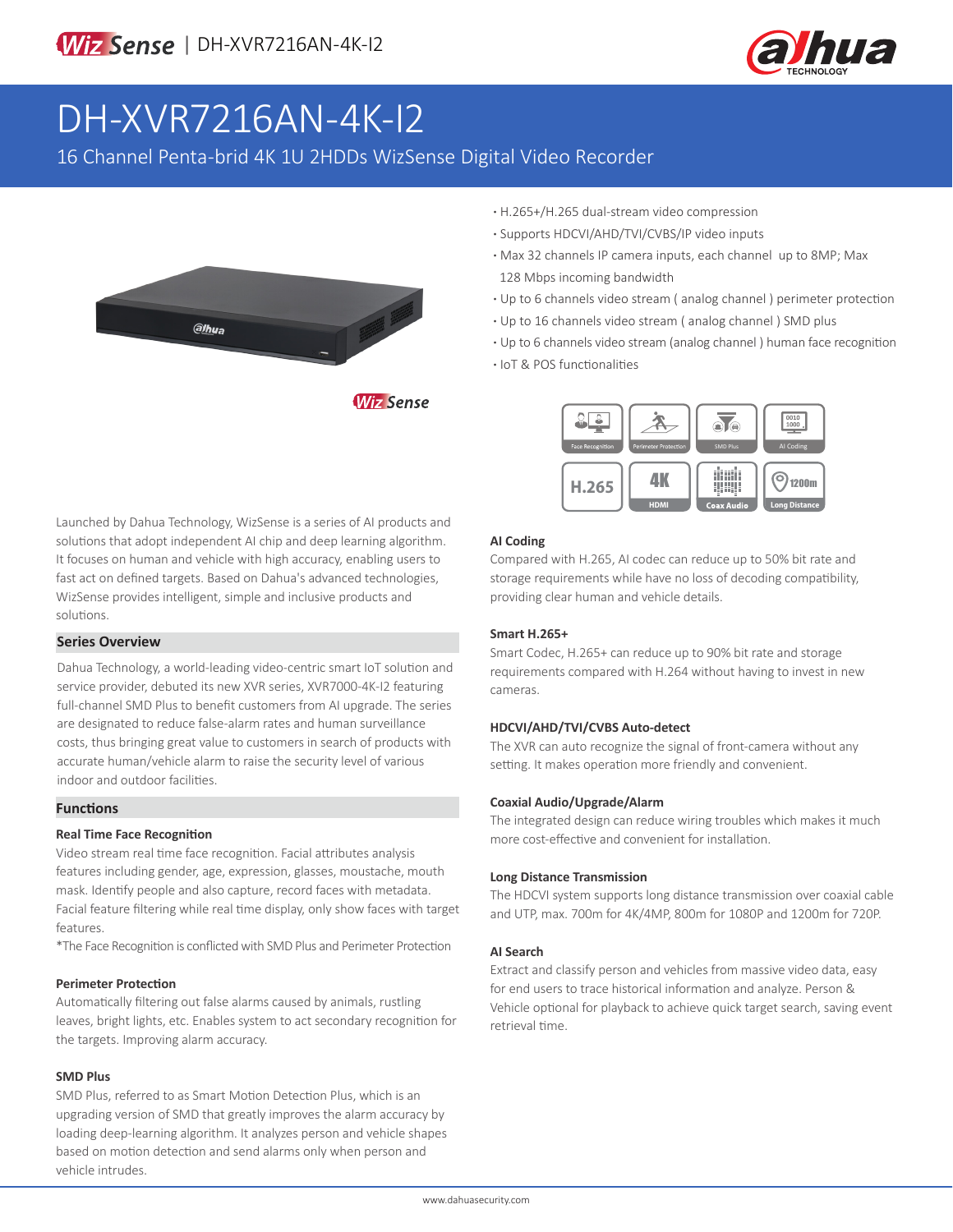## Wiz Sense | DH-XVR7216AN-4K-I2

#### **Technical Specification** System Main Processor Embedded Processor Operating System Embedded LINUX Perimeter Protection Performance 6 channels, 10 IVS for each channel Object classification Human/Vehicle secondary recognition for tripwire and intrusion AI Search Search by target classification (Human, Vehicle) Face Recognition Performance 6 channels, max 12 face pictures/sec processing Stranger Mode<br>
Stranger Mode<br>
Cimilarity through an be set manually Similarity threshold can be set manually. AI Search Up to 8 target face images search at same time, similarity threshold can be set for each target face image. Database Management Up to 10 face databases with 20,000 face images in total. Name, gender, birthday, address, certificate type, cerificate No., countries&regions and state can be added to each face picture. Database Application Each database can be applied to video channels independently . Trigger Events<br>Alam Out PT7 Astivative attracts. Recording, Alarm Out, PTZ Activation, etc. SMD Plus Performance 16 channels AI Search Search by target classification (Human, Vehicle) Video and Audio Analog Camera Input 16 channels, BNC HDCVI Camera Input 4K, 6MP, 5MP, 4MP, 1080P@25/30fps, 720P@50/60fps, 720P@25/30fps AHD Camera Input 4K, 5MP, 4MP, 3MP, 1080P@25/30, 720P@25/30fps TVI Camera Input 4K, 5MP, 4MP, 3MP, 1080P@25/30, 720P@25/30fps CVBS Camera Input PAL/NTSC IP Camera Input 16+16 channels, each channel up to 8MP Audio In/Out 1/1, RCA Two-way Talk Reuse audio in/out, RCA Recording Compression AI Coding/H.265+/H.265/H.264+/H.264 Resolution 4K, 6MP, 5MP, 4K-N, 4MP, 3MP, 1080P, 720P, 960H, D1, CIF Record Rate Main stream: 4K (1fps–15fps); 6MP(1fps–20fps); 5MP(1fps–25fps); 4K-N/4MP/3MP/1080P/720P/960H/D1/CIF (1fps– 25/30fps) Sub steram:960H(1fps–15fps); D1/CIF(1fps–25/30fps) Bit Rate 32 Kbps–8192 Kbps Per Channel Record Mode Manual, Schedule (General, Continuous), MD (Video detection: Motion Detection, Video Loss, Tampering), Alarm, Stop

֠

| Record Interval                    | 1-60 min (default: 60 min), Pre-record: 1 s-30 s, Post-<br>record: 10 s-300 s                                                                                                                            |  |  |  |
|------------------------------------|----------------------------------------------------------------------------------------------------------------------------------------------------------------------------------------------------------|--|--|--|
| Audio Compression                  | G.711A, G.711U, PCM                                                                                                                                                                                      |  |  |  |
| Audio Sample Rate                  | 8 KHz, 16 bit Per Channel                                                                                                                                                                                |  |  |  |
| Audio Bit Rate                     | 64 Kbps Per Channel                                                                                                                                                                                      |  |  |  |
| Display                            |                                                                                                                                                                                                          |  |  |  |
| Interface                          | 1 HDMI, 1 VGA, 1 TV                                                                                                                                                                                      |  |  |  |
| Resolution                         | HDMI: 3840 × 2160, 1920 × 1080, 1280 × 1024, 1280 ×<br>720<br>VGA: 1920 × 1080, 1280 × 1024, 1280 × 720                                                                                                  |  |  |  |
| Multi-screen Display               | When IP extension mode not enabled: 1/4/8/9/16<br>When IP extension mode enabled: 1/4/8/9/16/25/36                                                                                                       |  |  |  |
| <b>OSD</b>                         | Camera title, Time, Video loss, Camera lock, Motion<br>detection, Recording                                                                                                                              |  |  |  |
| Network                            |                                                                                                                                                                                                          |  |  |  |
| Interface                          | 1 RJ-45 Port (1000 Mbps)                                                                                                                                                                                 |  |  |  |
| Network protocol                   | HTTP, HTTPS, TCP/IP, IPv4/IPv6, Wi-Fi, 3G/4G, SNMP,<br>UPnP, RTSP, UDP, SMTP, NTP, DHCP, DNS, IP Filter,<br>PPPoE, DDNS, FTP, Alarm Server, P2P, IP Search (Supports<br>Dahua IP camera, DVR, NVS, etc.) |  |  |  |
| Max. User Access                   | 128 users                                                                                                                                                                                                |  |  |  |
| Smart Phone                        | iPhone, iPad, Android                                                                                                                                                                                    |  |  |  |
| Interoperability                   | ONVIF 16.12, CGI Conformant                                                                                                                                                                              |  |  |  |
| Video Detection and Alarm          |                                                                                                                                                                                                          |  |  |  |
| <b>Trigger Events</b>              | Recording, PTZ, Tour, Video Push, Email, FTP, Snapshot,<br>Buzzer and Screen Tips                                                                                                                        |  |  |  |
| Video Detection                    | Motion Detection, MD Zones: 396 (22 × 18), Video Loss,<br>Tampering and Diagnosis                                                                                                                        |  |  |  |
| Alarm input                        | N/A                                                                                                                                                                                                      |  |  |  |
| Relay Output                       | N/A                                                                                                                                                                                                      |  |  |  |
| Playback and Backup                |                                                                                                                                                                                                          |  |  |  |
| Playback                           | 1/4/9/16                                                                                                                                                                                                 |  |  |  |
| Search Mode                        | Time /Date, Alarm, MD and Exact Search (accurate to<br>second)                                                                                                                                           |  |  |  |
| Playback Function                  | Play, Pause, Stop, Rewind, Fast play, Slow Play, Next<br>File, Previous File, Next Camera, Previous Camera, Full<br>Screen, Repeat, Shuffle, Backup Selection, Digital Zoom                              |  |  |  |
| Backup Mode                        | <b>USB Device/Network</b>                                                                                                                                                                                |  |  |  |
| Storage                            |                                                                                                                                                                                                          |  |  |  |
| Internal HDD                       | 2 SATA Ports, up to 10TB capacity for each disk                                                                                                                                                          |  |  |  |
| eSATA                              | N/A                                                                                                                                                                                                      |  |  |  |
| Auxiliary Interface                |                                                                                                                                                                                                          |  |  |  |
| <b>USB</b>                         | 2 USB Ports (1 USB 2.0, 1 USB 3.0)                                                                                                                                                                       |  |  |  |
| <b>RS485</b>                       | 1 Port, for PTZ Control                                                                                                                                                                                  |  |  |  |
| <b>RS232</b>                       | N/A                                                                                                                                                                                                      |  |  |  |
| Electrical                         |                                                                                                                                                                                                          |  |  |  |
| Power Supply                       | DC 12 V/5A                                                                                                                                                                                               |  |  |  |
| Power Consumption<br>(Without HDD) | $<$ 32 W                                                                                                                                                                                                 |  |  |  |